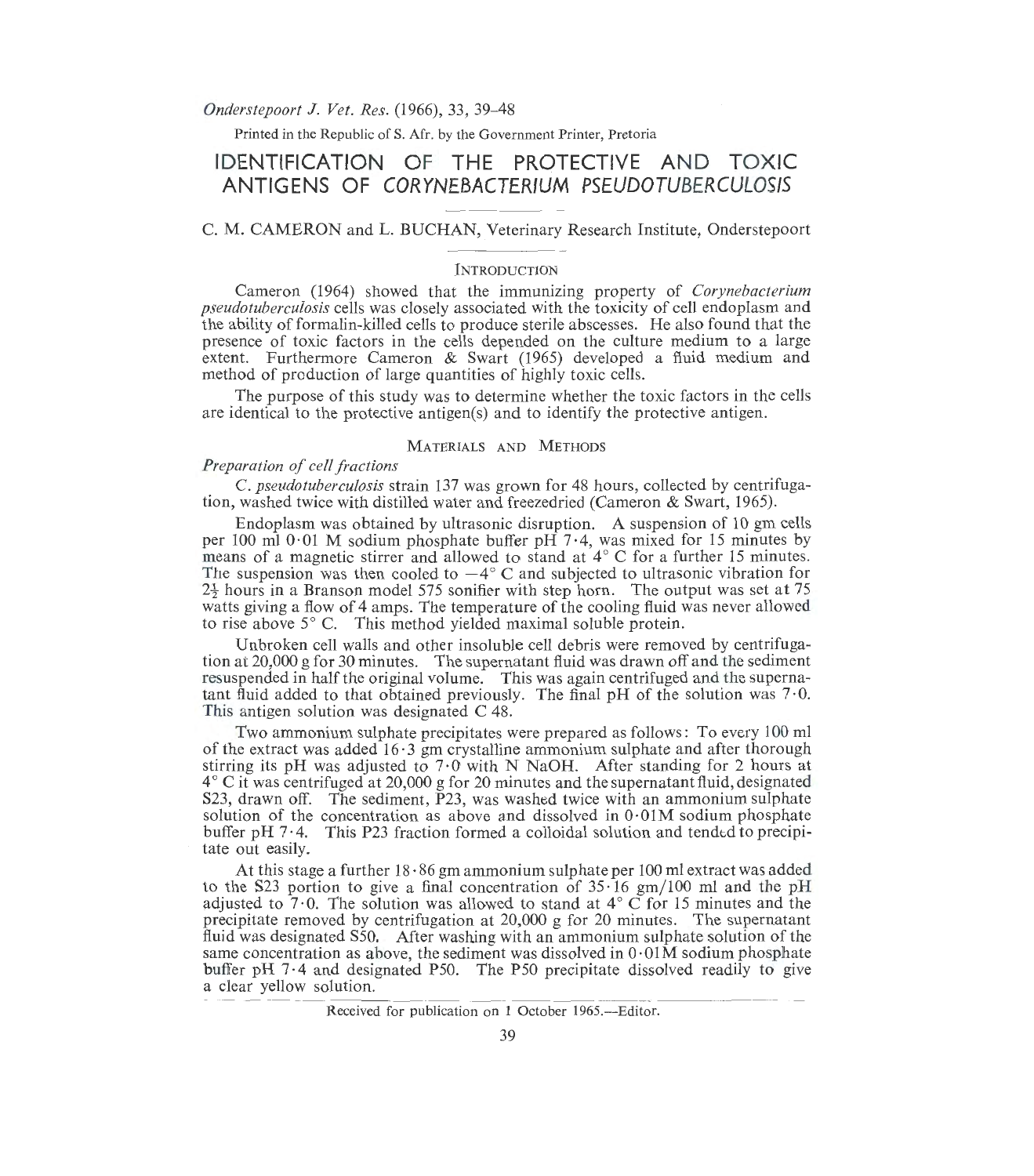All the fractions were dialized overnight against 15 litres  $0.01M$  sodium phosphate buffer at  $4^{\circ}$  C. This was repeated twice to remove all residual ammonium sulphate.

The S50 and P50 portions were subjected to further acid fractionation by adjusting their pH to  $3.5$  with N HCl. In both a milky precipitate formed which was removed by centrifugation at 20,000 g for 30 minutes. After washing and redissolving of the precipitate, the pH of all four fractions was adjusted to  $7.0$  and marked S50 a. sup., S50 a ppt., P50 a sup. and P50 a ppt.

The procedure followed is shown schematically in Figure 1.

FIGURE J *.-Diagrammatic scheme for preparation of cell Factions* 



In order to maintain the original quantitative ratio of the different antigen fractions, the ammonium phosphate and acid precipitates were resuspended in volume of buffer equal to the volume from which they were prepared. When concentrated antigens were required, the fractions were freezedried and the dry material resuspended in the desired volume of buffer. All the fractions were stored at -20° C.

Protein determinations were done by the method of Lowry *et al.* (1951). For comparison a standard curve was set up with dilutions of albumin (N.B.C.) in veronal buffer pH 7.3 covering a range from 0 to 180  $\gamma$ /ml. This was prepared from a stock solution containing 400  $\nu$ /ml.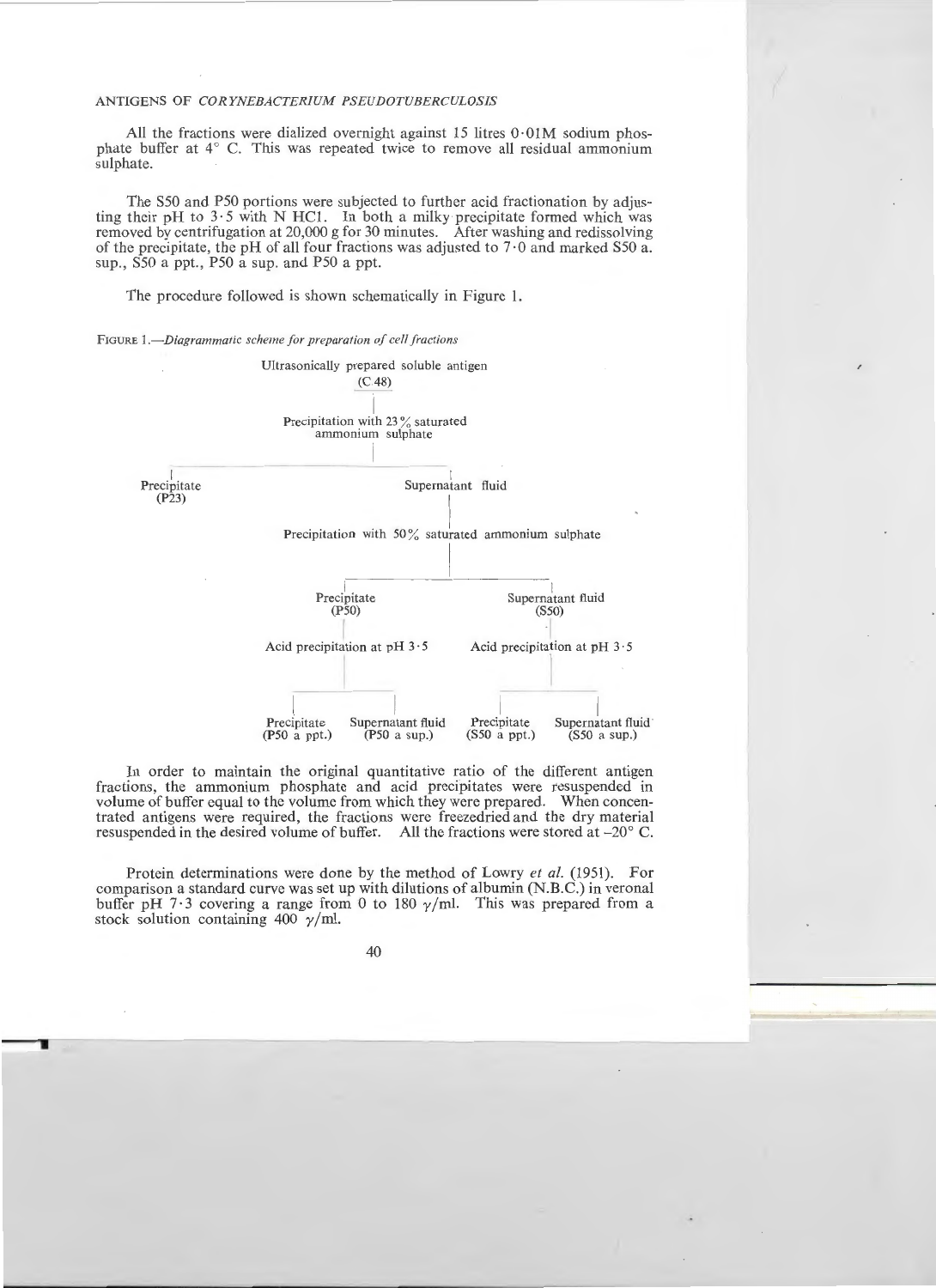#### C. M. CAMERON & L. BUCHAN

Attempts to extract either toxic factors or protective antigens chemically from the cells were done by the following methods: acid (Dubos & Geiger, 1946), alkali (v. Heyningen & Gladstone, 1953), phenol water (Mergenhagen *et al.,* 1961). chloroform (Boivin & Mesrobeaunu, 1937), sodium desoxycholate (Barber & Soare, 1962), verona! buffer (Barber, 1961), T.U.F. (Maitland & Guerault, 1958), ether (Ribi *eta!.,*  1961).

The toxicity of the fractions was determined by intradermal injection in rabbits (Cameron, 1964).

## *Preparation of antisera*

Whole cell antigen was prepared by suspending  $0.15$  gm cells in 100 ml  $0.5$ per cent formol-saline and incubating at 37° C for 48 hours. Antigens for producing antisera to the different fractions were prepared from the original fractions. Formalin  $(0.5$  per cent) was added to each fraction to kill all possible contaminants and inactivate any toxic factors. The P25, P50 and S30 fractions contained  $0.6$  mg protein per ml.

In preliminary experiments formolized antigen gave better results than phenol, acetone or alcohol treated antigen. Since there was an appreciable difference in antibody response in different rabbits, three rabbits were used for every antigen, and the serum givng the clearest precipitin lines used for further experiments.

Each animal was given 5 ml antigen subcutaneously and after three weeks the intravenous injections were started. These were given on the first three days of every alternate week, viz  $1 \cdot 0$  ml the first week,  $2 \cdot 0$  ml the third week and  $3 \cdot 0$  ml during the fifth week. The rabbits were bled ten days after the last injection and the sera stored at  $-20^\circ$  C.

#### *Immunity experiments*

Antigens used in the immunity experiments were prepared in the same way as those used for preparing antisera.

Groups of 25 guinea pigs were used to test the immunizing power of each antigen. Each guinea pig was given two injections of  $1 \cdot 0$  ml each with an interval of three weeks. Half of each dose was given subcutaneously and the rest intramuscularly. They were challenged ten days after the last dose of antigen by injecting  $0 \cdot 1$  ml of a  $10^{-3}$  dilution of a cell suspension containing 0·1 ml packed cells per 100 ml. The material was administered subcutaneously on the abdomen. The guinea pigs were slaughtered six days after challenge and examined for the presence of abscesses. Figures of  $4+$ ,  $3+$ ,  $1+$  and 0 were allocated to each animal according to the extent and severity of the lesions. Unimmunized controls were similarly assessed and the difference in positive units between the control and immunized groups was expressed as the percen-' tage protection.

#### *Precipitin tests*

Micro-precipitin tests were done on microscope slides covered with 5 · 0 ml 1· 0 per cent Ion-agar (Difco) in distilled water. Sodium azide (0 · 5 per cent) was incorporated in the agar to control air contamination. Wells,  $2 \cdot 0$  mm diameter and 4 · 0 mm apart, were made in the agar by means of a small cork bore and perspex template. One drop of reagent was placed in each well, the slides placed in petri dishes with a disc of moist blotting paper, and left in an incubator at  $37^{\circ}$ C overnight. The slides. were examined in oblique light against a dark background for the presence of precipitin lines. This method gave excellent results.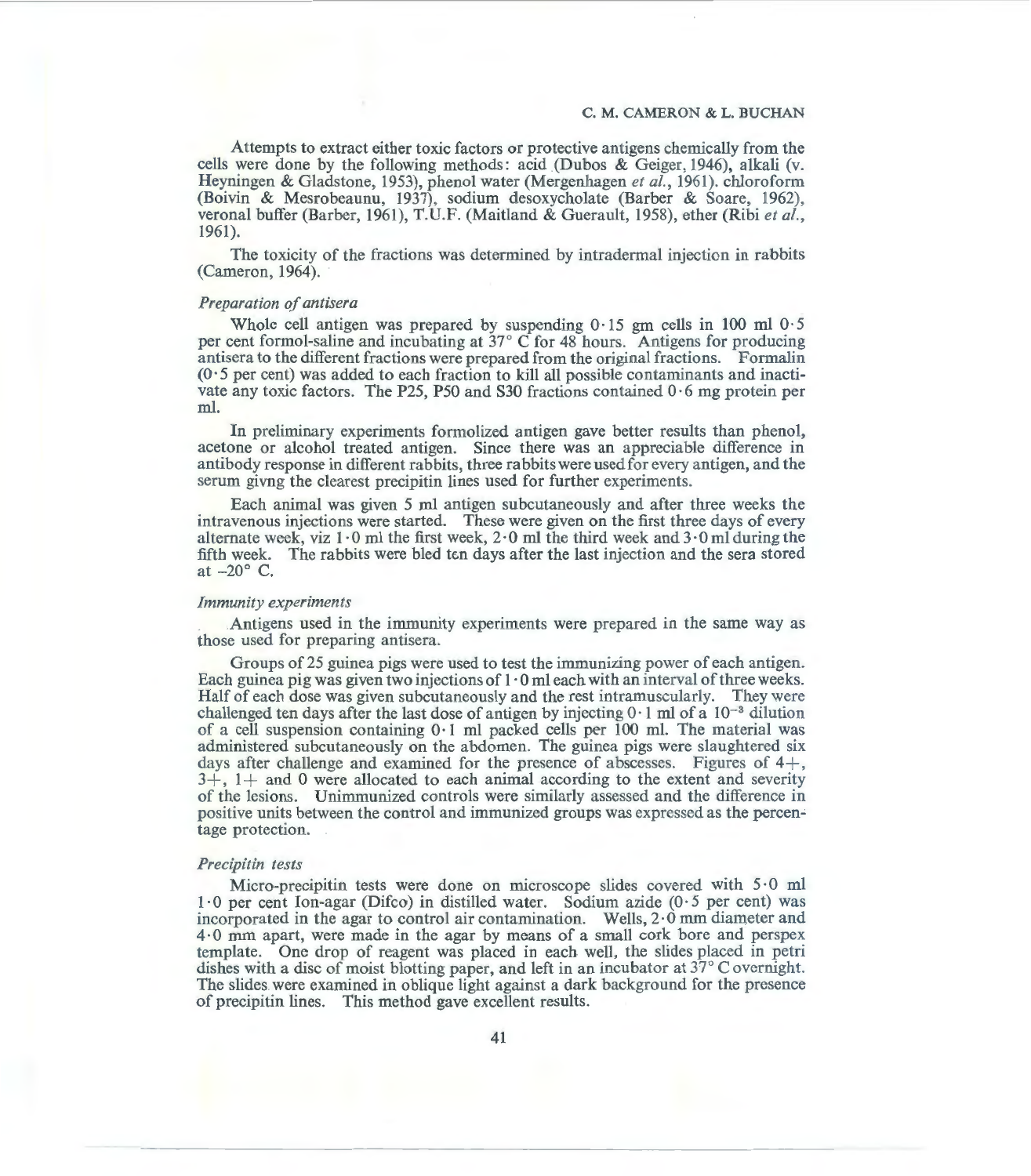#### *Immuno-electrophoresis*

These tests were done in agar on microscope slides using a series of different buffers according to the method of Ward-Cox (1965).

# EXPERIMANTAL RESULTS

The results of a typical experiment conducted to determine the immunizing and toxic properties of the main fractions are shown in Table I.

| Vaccine or fraction                                                                               | Toxicity for rabbits         |                                                                                     | Immunity in guinea pigs           |                                       |
|---------------------------------------------------------------------------------------------------|------------------------------|-------------------------------------------------------------------------------------|-----------------------------------|---------------------------------------|
|                                                                                                   | Concentration<br>mg/ml       | Increase in<br>skin thickness<br>mm<br>Dose $0.5$ ml<br>i.d. of a $1:5$<br>dilution | Antigen<br>concentration<br>mg/ml | Overall $\%$<br>protection            |
| Whole cells<br>Complete soluble antigen (C48)<br>Fraction P23.<br>Fraction P50.<br>Fraction $S50$ | 4.09<br>1.62<br>1.54<br>0.92 | n.t.<br>13.0<br>6.0<br>9.0<br>$1 \cdot 0$                                           | 1.5<br>0.6<br>0.6<br>0.6<br>0.6   | $17 - 7$<br>6.0<br>7.0<br>0.8<br>12.6 |

TABLE *!.-Comparison of immunizing properties and toxicity of cell fractions* 

 $i.d. = intradermal$  n.t.  $= not tested$ 

It is clear that fraction P23 and especially fraction P50 are responsible for the toxic effects of the complete soluble antigen, Fraction P23 has some protective value but P50 has virtually none. Fraction S50 is non-toxic and it gave far better protection than P23 and P50.

Initial experiments in which different techniques were used for demonstrating precipitin lines, showed that different patterns were obtained depending on the distance between the wells containing the antigen and the antiserum. Certain lines appeared when the antigen was undiluted, while they disappeared and others appeared with diluted antigen. For reproducible results, all tests have to be done on a standard-sized precipitin slide, only one selected antiserum used and the optimal concentration of each antigen accurately determined.

By testing dilutions of a preparation of C48 antigen against its homologous antiserum it was found to consist of three main precipitinogens. As can be seen in Plate 1, the X, A and B lines are visible at a l :2 dilution of the antigen. At dilutions of 1:4 and 1:8 the X and A lines disappear and the B line separates clearly into  $B_1$  and B<sub>2</sub> lines.

The lines were arbitrarily designated X, A and B to facilitate identification and reference.

The other fractions were concentrated by drying, diluted and similarly tested against the same serum and the protein content of the dilutions which gave the clearest lines determined.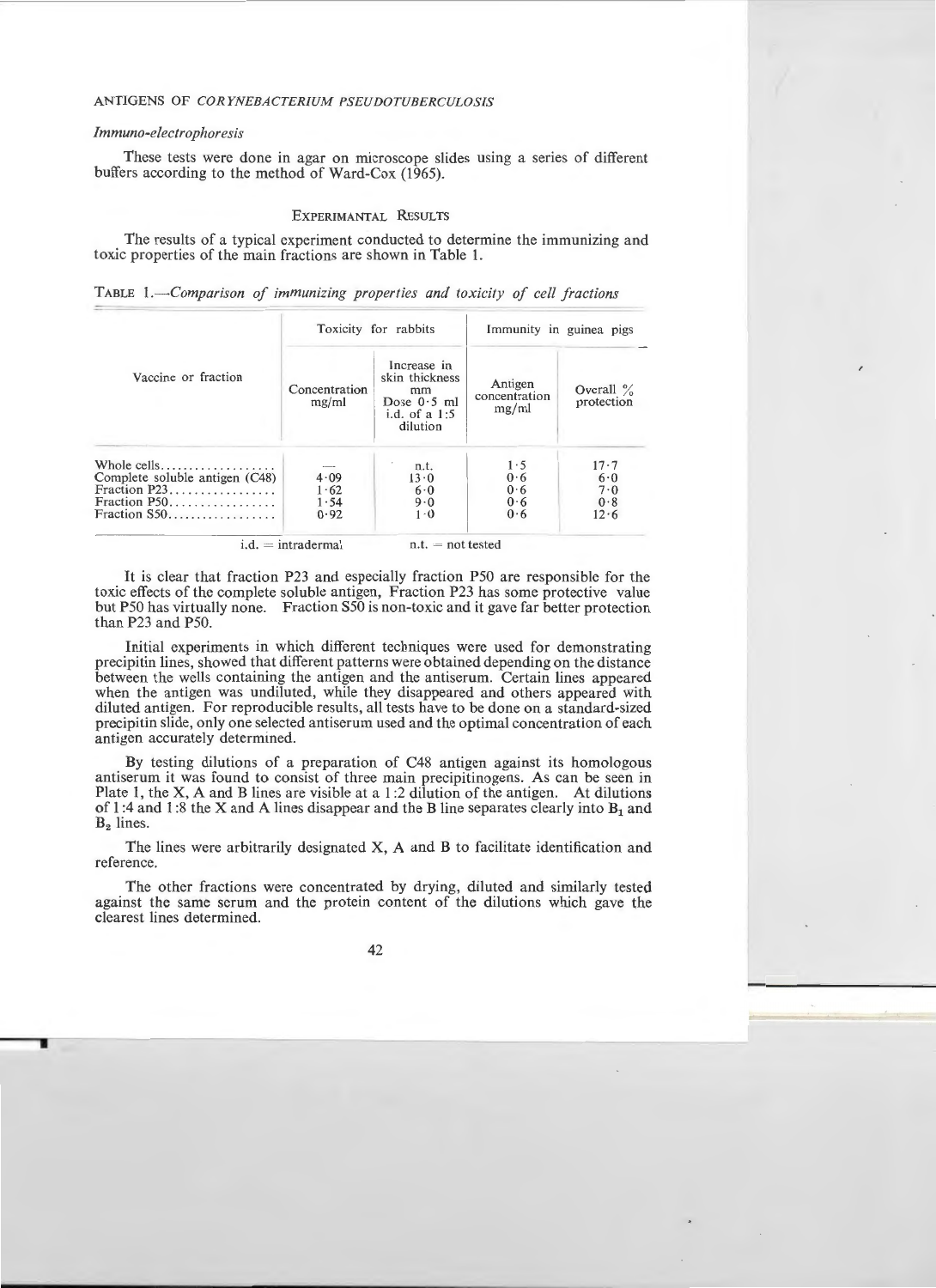# C. M. CAMERON & L. BUCHAN

### The following values were obtained:

|  | Concentration of protein giving |
|--|---------------------------------|
|  | clearest precipitin lines       |
|  |                                 |
|  |                                 |
|  |                                 |
|  |                                 |
|  |                                 |
|  |                                 |
|  |                                 |

As previously stated, fraction P23 was very insoluble and no precipitin lines could be obtained with it, even at very high concentrations. The S50 a sup. fraction also contained no detectable precipitating antigen.

By cross precipitin tests shown in Plate 2 it was possible to demonstrate that fraction P50 contained antigens representing precipitin lines  $B_1$  and  $B_2$  and that fraction S50 contained antigens producing lines corresponding to A and  $B_2$ . The  $B_2$ lines produced by fractions P50 and S50 did not join completely. This may be explained by the results of the following test in which it was found that the B<sub>2</sub> line is not single but composed of at least two components.

Plate 3 shows the lines obtained with P50 and its acid fractions. The precipitate contained only the antigen producing line B<sub>2</sub>. Although not very clear on the photograph, this line consists of two components. This clearer differentiation probably resulted due to the absence of other precipitin lines. Fraction P50 a ppt. represented about 75 per cent of the protein content of the original P50 fraction and only produced a precipitin line when the protein content was about  $7.0 \text{ mg/ml}$ . It was shown to be non-toxic. The supernatant liquid retained both antigens, giving lines  $B_1$  and  $B_2$  and it produced distinct lines at a relatively low protein concentration, viz.  $0.04$  mg per ml and was toxic.

Acid precipitation of the S50 fraction did not result in any further separation of antigens. Both antigens giving the A and  $B<sub>2</sub>$  lines were present in the precipitate and, although the supernatant fluid retained a little protein, this fraction did not give rise to any precipitin lines.

The antigen corresponding to the X line could not be demonstrated in any of the fractions. It is suspected that it is present in the P23 fraction and that failure to produce a corresponding precipitin line was due to the poor solubility of this fraction.

Attempts to extract protective, toxic, or precipitating antigens by various chemical methods resulted in failure, but other techniques still have to be investigated (Tauber & Russel, 1961; Crowle, 1963; Fukushi, *et al.,* 1964).

Preliminary immuno-electrophoretic studies revealed the same antigens as were demonstrated by means of precipitin tests. The lines could be identified by means of parallel tests using whole C48 antigen and P50 and S50 fractions on opposite sides of a central channel containing antiserum. All the fractions migrated to the anode in the order  $X$ ,  $B_1$ ,  $A$  and  $B_2$ . The last two were often close together depending on the buffer used. No additional lines were observed and the two components of the  $B_2$ fraction could not be distinguished.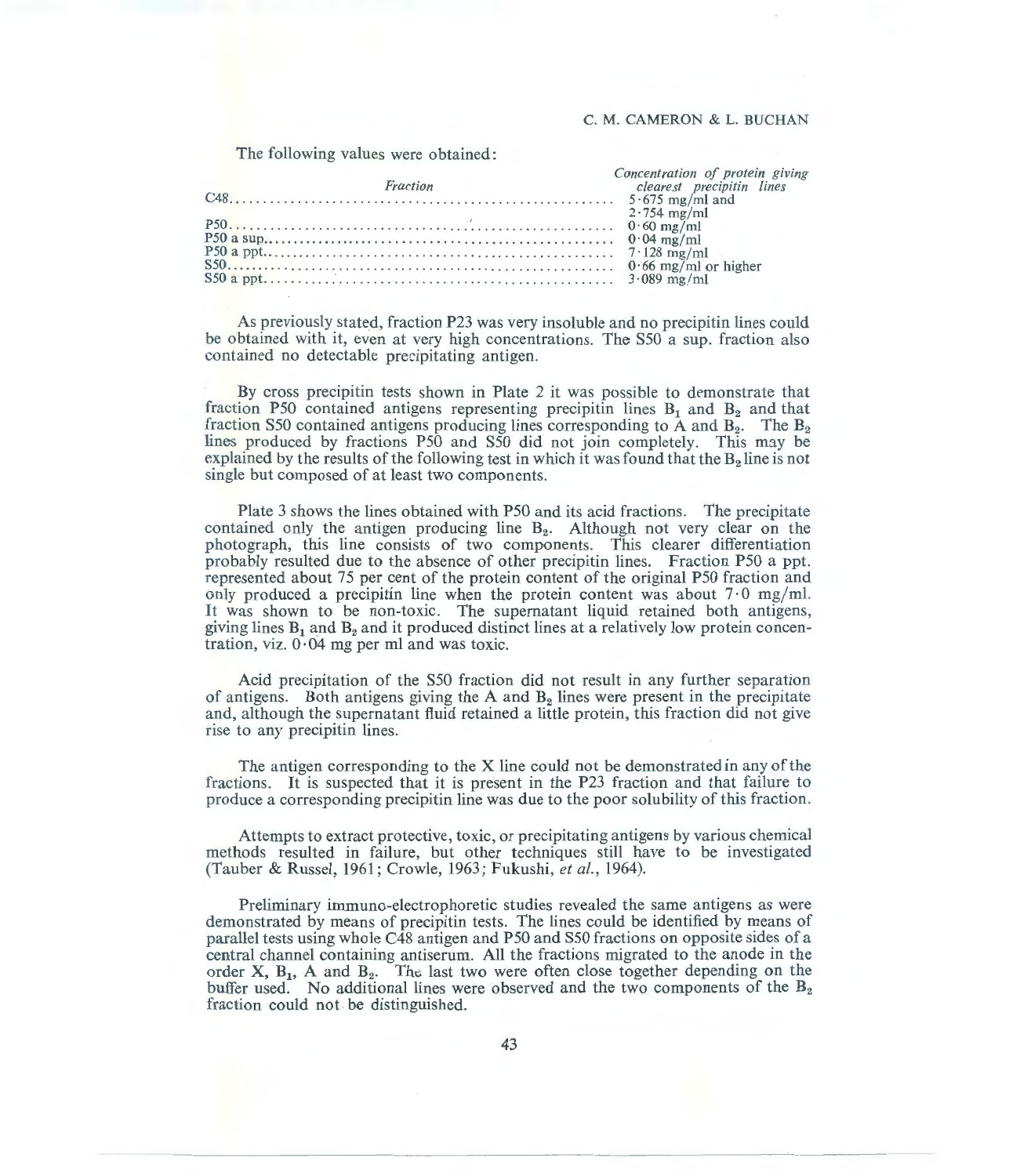## **DISCUSSION**

The fact that formalin-killed *C. pseudotuberculosis* cells are able to produce sterile abscesses when injected into experimental animals, poses problems as far as vaccine production is concerned.

The results presented here, however, show that the toxic factors of the cells are distinct from the main endoplasmic protective antigen. Studies using column chromatography, such as have been done with Brucella (Glenchur *et a!.,* 1963 ; Wolf & Live, 1964), would enable the preparation of more refined fractions. Chemical analysis of purified endotoxin and protective antigen may reveal that either one or the other could be extracted from the cells by chemical methods. This would facilitate the preparation of a vaccine devoid of toxic factors.

In certain bacterial species the protective antigen has been shown to be closely associated with the cell wall (Oprescu, 1961; Munoz, 1963; Sutherland 1963; Fregman & Smith, 1963; Griffiths & Mason, 1964; Omland, 1964). Therefore the protective properties of the cell wall and other antigen fractions of C. *pseudotuberculosis* must be thoroughly investigated before it can be stated without any doubt that the S50 fraction is the sole protective antigen.

Biological determination of immunity to C. *pseudotuberculosis* is tedious and, as it is relatively inaccurate, large numbers of experimental animals are required to obtain significant results. With the use of purified protective antigen it should be possible to detect protective antibody in the sera of immunized animals by means of precipitin or other serological tests *in vitro.* 

#### **SUMMARY**

It has been shown that the toxic factors and the immunizing antigens in the cells of C. *pseudotuberculosis* are distinct. These different antigens can be partially separated by ammonium sulphate and acid precipitation and correspond to certain precipitinogens. The antigens were also successfully separated by electrophoresis.

The dominating protective antigen is present in the SSO fraction and is represented by the A line.

The toxic factor is present in the P50 and P50 a sup. fractions and corresponds to the  $B_1$  line. The P23 (X line) fraction is somewhat toxic and is slightly immunogenic.

The antigen present in the P30 a ppt. fraction gives rise to the  $B_2$  line and is neither protective nor toxic.

## **ACKNOWLEDGEMENTS**

We wish to thank all the technicians of the Department of Bacteriology, who were responsible for different aspects of the experiments, for their valuable assistance. We also wish to express our appreciation to Mr. du Bruyn and Mr. Ward-Cox for the trouble they took with the photographs and immuno-electrophoresis studies respectively and Dr. Coetzee who developed the technique for preparing the precipitin slides.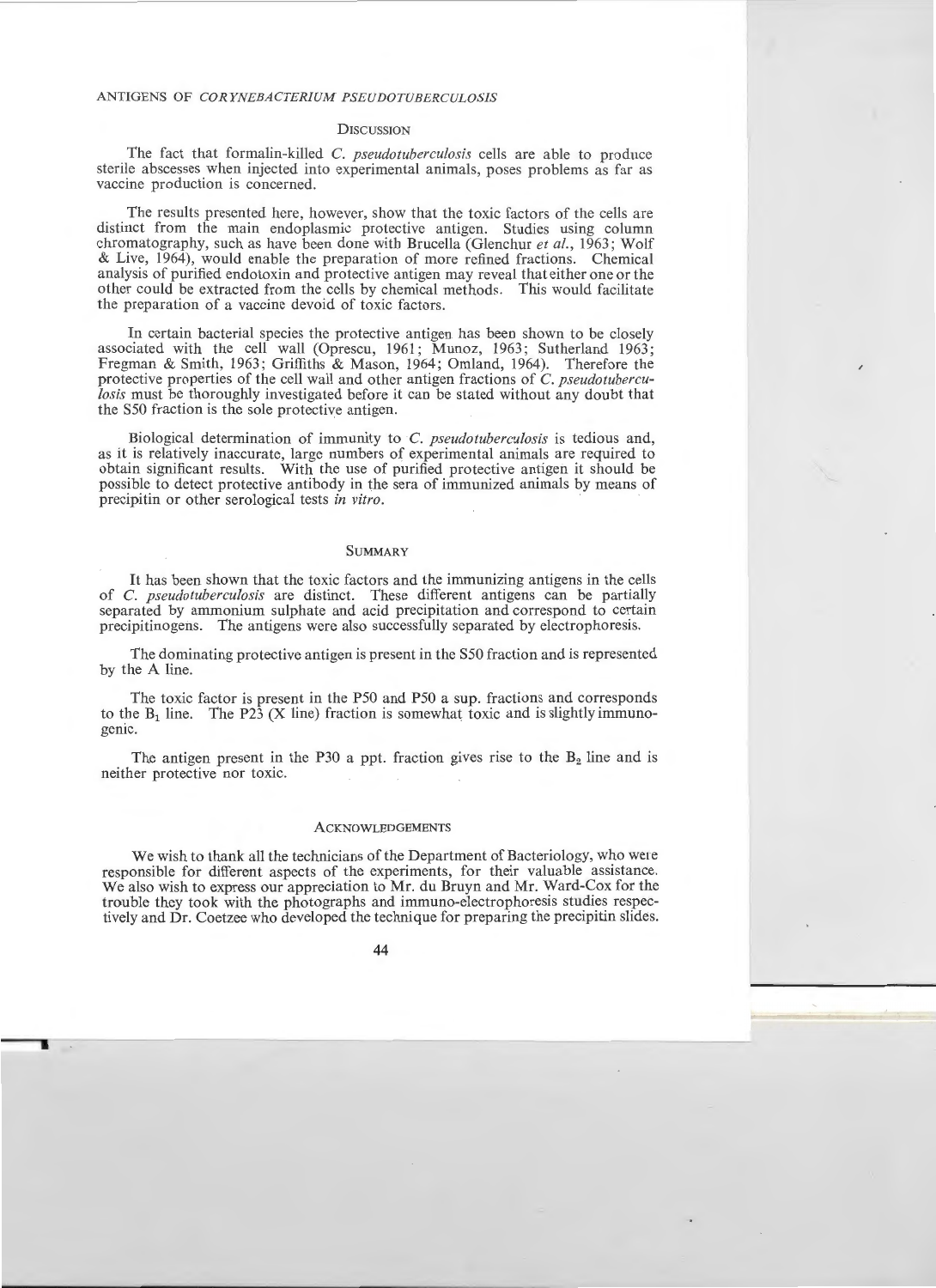#### **REFERENCES**

- BARBER, C., 1961. Le tampon-véronal, moyen d'extraction des antigens bacteriens. Arch. *Roum. de Path. Exp. et de Microbial.* 20, 541.
- BARBER, C. & SOARE, I., 1962. Séparation d' un polymère constitue d'acide amino butyrique á partir de la *Bordetella pertussis. Arch. Roum. de Path. Exp. et de Microbiol.* 20 (3), 511.
- BOIVIN, A. & MESROBEANU, L., 1937. Recherches sur Jes toxines des bacillus dysenteriques. Sur la nature et sur les propriétés biologiques des principes toxiques susceptibles de se recontrer dans les filtrates des culture sur bouillon du bacille de Shiga. C.R. Soc. Biol. 124, 442.
- CAMERON, C. M., 1964. The significance of the endotoxin and pyogenic factor of *Corynebacterium pseudotuberculosis* in immunity. *Onderstepoort* J. *Vet. Res.* 31, 119.
- CAMERON, C. M. & SWART, C. F., 1965. A new liquid medium for the cultivation of *Corynebacterium pseudotuberculosis.* J. *S. Afr. Vet. Med. Ass.* 36, 185.
- CROWLE, A. J., 1963. Tubercle bacillary extracts immunogenic for mice. 5. Specificity of tuberculo-immunity induced by trypsin extracts of tubercle bacilli. *Tubercle.* 44, 241.
- DUBOS, R. J., & GEIGER, J. W., 1946. Preparation and properties of Shiga toxin and toxoid. J. *Exp. Med.* 84, 143.
- FREGNAN, G. B. & SMITH, D. W., 1963. Immunogenicity and allergenicity in guinea pigs of a defatted mycobacterial vaccine and its fractions. *Amer. Rev. Resp. Dis.* 87, 877.
- FUKUSHI, K., ANACKER, R. L., HASKINS, W. T., LANDY, M., MILNER, K. C. & RIBI, E., 1964. Extraction and purification of endotoxin from enterobacteriaceae: A comparison of selected sources and methods. J. *Bact.* 87 (2), 391.
- GLENCHUR, H., SEAL, U. S., SINNEMAN, H. H., & WENDELL, H. H., 1963. Antigenicity of some *Brucella melitensis* cell fractions. J. *Bact.* 85, 363.
- GRIFFITHS, B. W. & MASON, M .A., 1964. Tmmunochemical studies on the antigens of *Bordeleila pertusses. Canad.* J. *Microbial.* 10, 123.
- LOWRY, O. H., ROSEBROUGH, N. J., FARR, A. L. & RANDALL, R. J., 1951. Protein measurement with the folin phenol reagent. *J. Biol. Chem.* 193, 265.
- MAITLAND, H. B. & GUERAULT, A., 1958. Some surface components of *H. pertusses.* J. *Path. Bact.* 67, 257.
- MERGENHAGEN, S. E., HAMPP, E. G. & SCHERP, H. W., 1961. Preparation and biological activities of endotoxins from oral bacteria. J. *In{ Dis.* 108, 304.
- MUNOZ, J., 1963. Symposium on structure of micro-organisms to their immunological properties. Immunological and other biological activities of *Bordetel/a pertusses* antigens. *Bact. Rev.* 27, 325.
- OMLAND, T., 1964. Serological studies on *Haemophilus influenzae* and related species. 7. Examination by means of gel precipitation of somatic antigens prepared by various disintegration procedures in an M- and an R-strain of *H. influenzae. Acta Pathol. Microbiol. Scand.* 62, 79.
- OPRESCU, C. C., 1961. Sur Ia presence d'un "antigen protecteur" dans les bacillus tuberculeux. *Rev. d' fmmunol.* 25, 278.
- RIBI, E., HASKINS, W. T., LANDY, M. & MILNER, K. C., 1961. Preparations and host-<br>reactive properties of endotoxin with low content of nitrogen and lipid. *Exp. Med.* 114, 647.
- SUTHERLAND, I. W., 1963. The protective activity of components of *Bordetella pertussus* cell walls. *Immunol.* 6, 246-254.
- TAUBER, H. & RUSSEL, H., 1961. General method for the isolation of endotoxins. Study of lipid and polysaccharide moieties. *Exp. Med. Surg.* 19, 161–170.
- VAN HEYNlNGEN, W. E. & GLADSTONE, G . P., 1953. The neurotoxin of Shigella shigae. 1. Production, purification and properties of the toxin . *Br.* J. *Exp. Path.* 34, 202.

WARD-COX 1965. In press.

WOLF, B. & LIVE, I. 1964. Production of antibodies to specific Brucella antigens by injection of gel precipitates. *Fed. Proc.* 23, 143.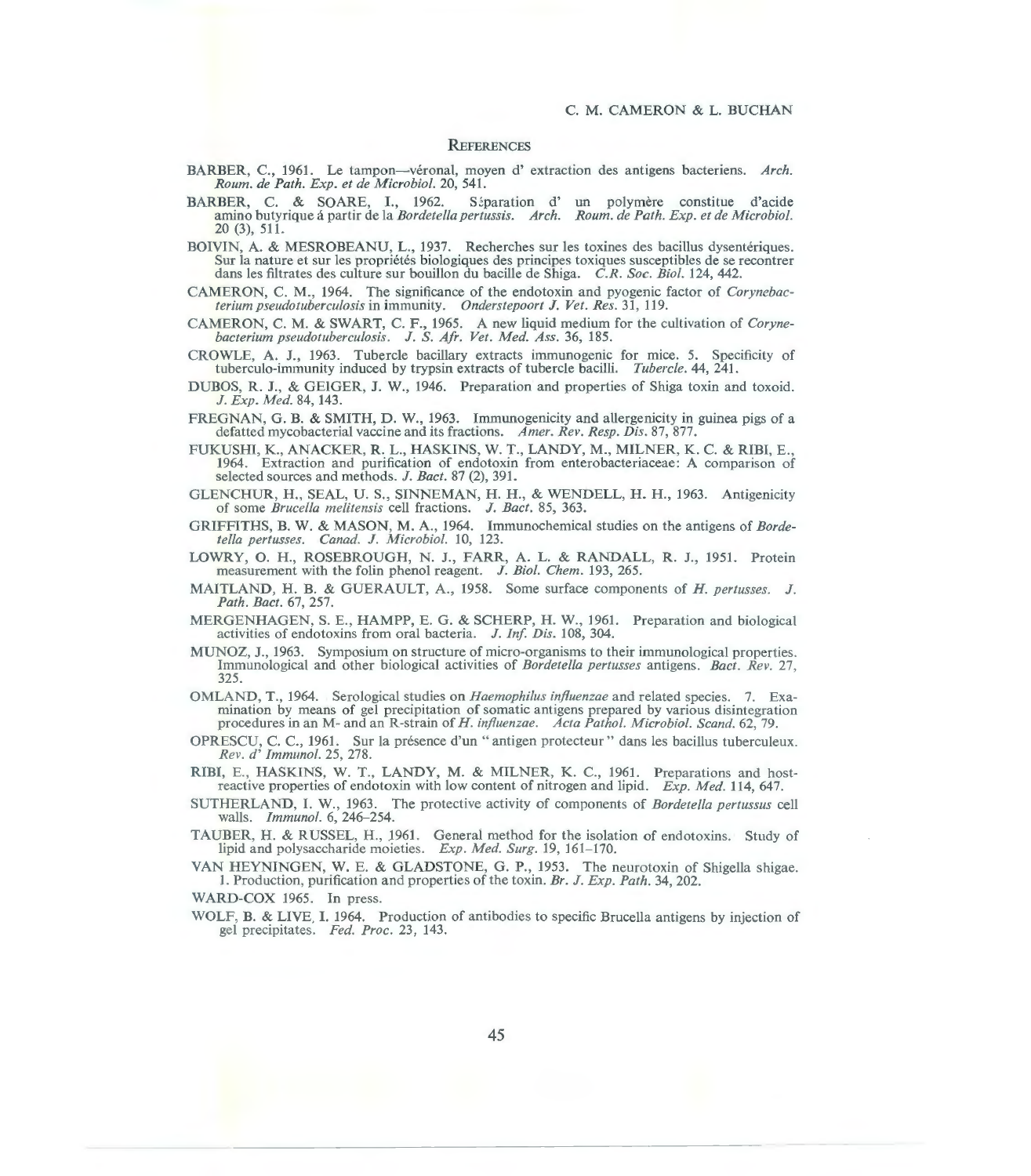



PLATE *].-Demonstration of various precipitinogens in* C48 *antigen.* 

- Well a-rabbit antiserum to C48 antigen.
- Well 1-C48 antigen undiluted.
- Well 2-C48 antigen 1:2 dilution  $(5.675 \text{ mg/ml})$ .
- Well 3- $C$ 48 antigen 1:4 dilution (2 $\cdot$ 754 mg/ml).
- Well 4-C48 antigen 1:8 dilution.
- Well 5-C48 antigen 1:16 dilution.
- Well 6-C48 antigen 1:32 dilution.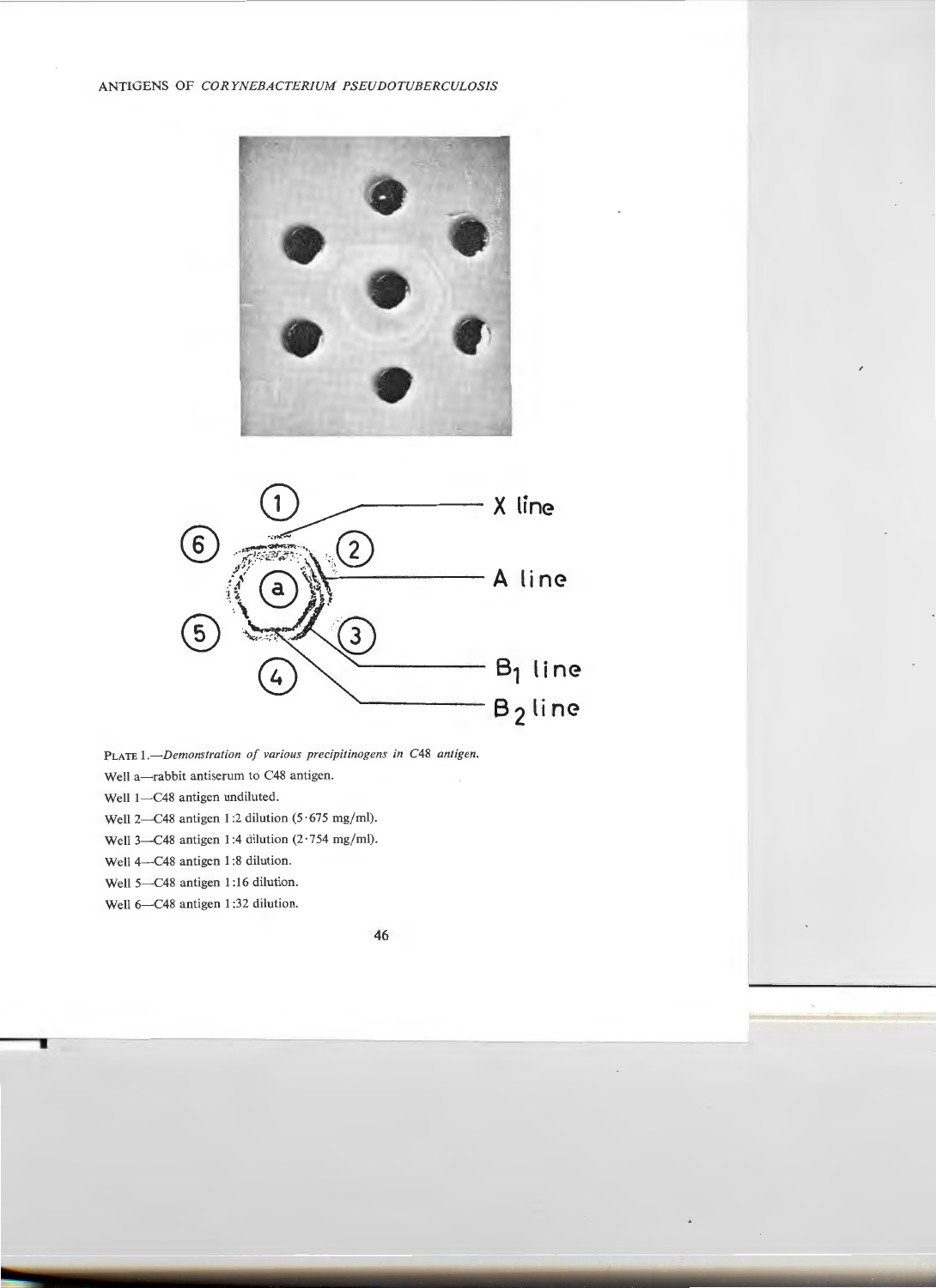# C. M. CAMERON & L. BUCHAN





PLATE *2.-Identification of precipitinogens present in fractions P50 and* S50. Well a-rabbit antiserum to C48 antigen. Wells 1 and 4- $C48$  antigen (5 $\cdot$  675 mg/ml). Wells 2 and 5--P50 fraction  $(0.6 \text{ mg/ml})$ . Wells 3 and 6-S50 fraction  $(0.66 \text{ mg/ml})$ .

47